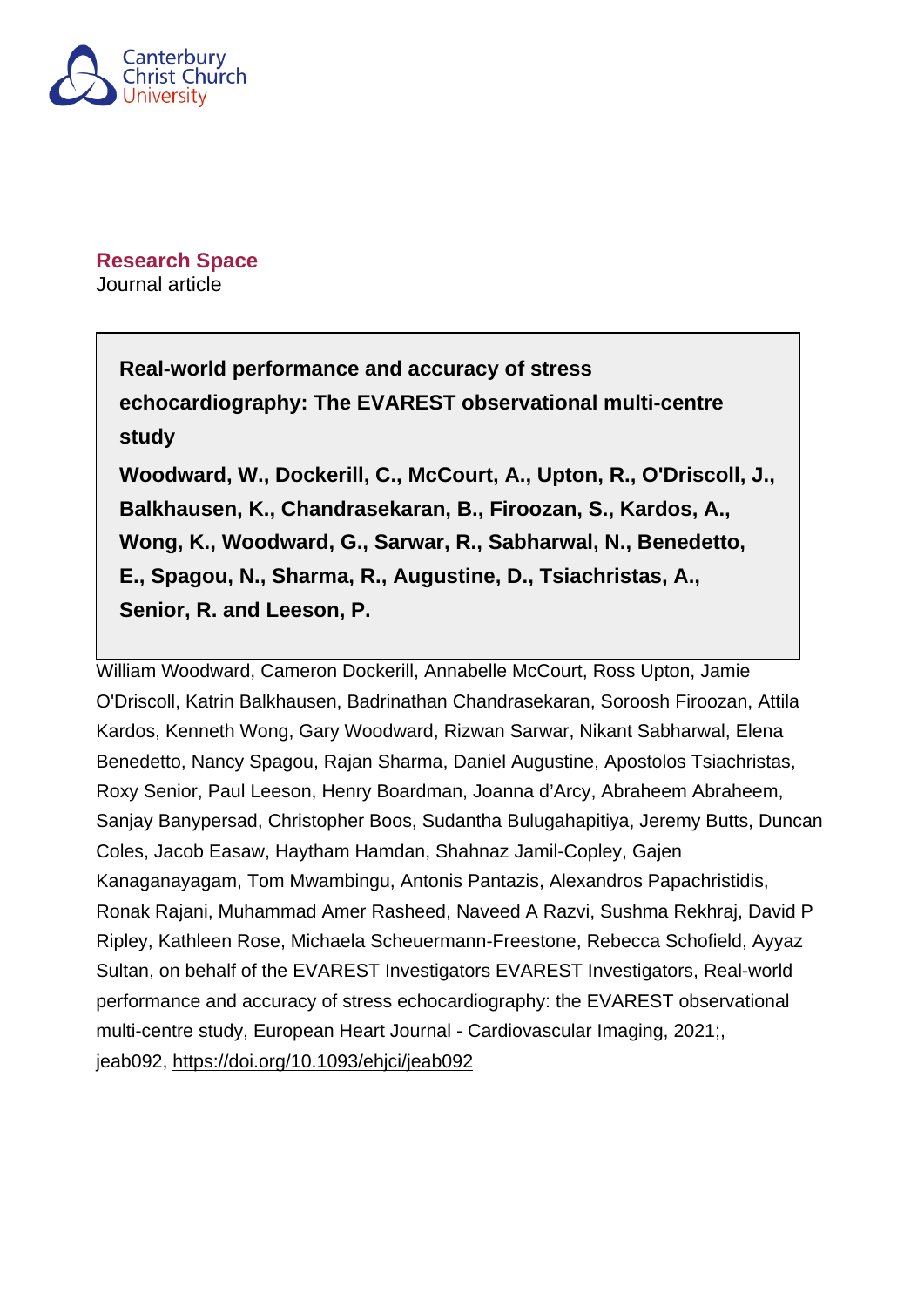

# Real-world performance and accuracy of stress echocardiography: the EVARESTobservational multi-centre study

William Woodward  $\mathbf{0}$  <sup>1</sup>, Cameron Dockerill<sup>1</sup>, Annabelle McCourt<sup>1</sup>, Ross Upton<sup>1,2</sup>, Jamie O'Driscoll<sup>3,4</sup>, Katrin Balkhausen<sup>5</sup>, Badrinathan Chandrasekaran<sup>6</sup>, Soroosh Firoozan<sup>7</sup>, Attila Kardos $^8$ , Kenneth Wong $^9$ , Gary Woodward $^2$ , Rizwan Sarwar<sup>2,10</sup>, Nikant Sabharwal ® <sup>10</sup>, Elena Benedetto<sup>1</sup>, Nancy Spagou<sup>2</sup>, Rajan Sharma<sup>3</sup>, Daniel Augustine<sup>11</sup>, Apostolos Tsiachristas<sup>12</sup>, Roxy Senior ® <sup>13,14,15</sup>, and Paul Leeson <sup>1</sup> \*; on behalf of the EVAREST InvestigatorsEVAREST Investigators: Henry Boardman<sup>8,10</sup>, Joanna d'Arcy<sup>10</sup>, Abraheem Abraheem<sup>16</sup>, Sanjay Banypersad<sup>17</sup>, Christopher Boos<sup>18</sup>, Sudantha Bulugahapitiya<sup>19</sup>, Jeremy Butts<sup>20</sup>, Duncan Coles<sup>21</sup>, Jacob Easaw<sup>11</sup>, Haytham Hamdan<sup>22</sup>, Shahnaz Jamil-Copley<sup>23</sup>, Gajen Kanaganayagam<sup>24</sup>, Tom Mwambingu<sup>25</sup>, Antonis Pantazis<sup>26</sup>, Alexandros Papachristidis<sup>27</sup>, Ronak Rajani<sup>28</sup>, Muhammad Amer Rasheed<sup>29</sup>, Naveed A. Razvi<sup>30</sup>, Sushma Rekhraj<sup>23</sup>, David P. Ripley<sup>31</sup>, Kathleen Rose<sup>32</sup>, Michaela Scheuermann-Freestone<sup>33</sup>, Rebecca Schofield<sup>34</sup>, and Ayyaz Sultan<sup>22</sup>

<sup>1</sup>Cardiovascular Clinical Research Facility, RDM Division of Cardiovascular Medicine, University of Oxford, Oxford OX3 9DU, UK; <sup>2</sup>Ultromics Ltd, Wood Centre for Innovation. OxfordOX3 8SB, UK; <sup>3</sup>Department of Cardiology, St George's University Hospitals NHS Foundation Trust, London SW17 0QT, UK; <sup>4</sup>School of Human and Life Sciences, Canterbury Christ Church University, Canterbury CT1 1QU, UK; <sup>5</sup>Department of Cardiology, Royal Berkshire Hospitals NHS Foundation Trust, Reading RG1 5AN, UK <sup>6</sup>Department of Cardiology, Great Western Hospitals NHS Foundation Trust, Swindon SN3 6BB, UK; <sup>7</sup>Department of Cardiology, Buckinghamshire Healthcare NHS Trust, High Wycombe HP11 2TT, UK; <sup>8</sup>Department of Cardiology, Milton Keynes University Hospital NHS Foundation Trust, Milton Keynes MK6 5LD, UK; <sup>9</sup>Lancashire Cardiac Centre,<br>Blackpool Teaching Hospitals NHS Foundation Trust, Blackpo UK; <sup>11</sup>Department of Cardiology, Royal United Hospitals NHS Foundation Trust, Bath, BA1 3NG, UK; <sup>12</sup>Health Economic Research Centre, Nuffield Department of Population Health, University of Oxford, Oxford OX3 7LF, UK; <sup>13</sup>National Heart and Lung Institute, Imperial College London, London SW3 6LY, UK; <sup>14</sup>Department of Cardiology, Royal Brompton and Harefield NHS Foundation Trust, London SW3 6NJ, UK; <sup>15</sup>Department of Cardiology, London North West University Healthcare NHS Trust, London HA1 3UJ, UK; <sup>16</sup>Department of Cardiology, Tameside and Glossop Integrated Care NHS Foundation Trust, Ashton-under-Lyne, UK; <sup>17</sup>Department of Cardiology, East Lancashire Hospitals NHS Trust, Burnley, UK;<sup>18</sup>Department of Cardiology, Poole Hospital NHS Foundation Trust, Poole, UK;<sup>19</sup>Department of Cardiology, Bradford Teaching Hospitals NHS Foundation Trust, Bradford, UK;<sup>20</sup>Department of Cardiology, Calderdale and Huddersfield NHS Foundation Trust, Calderdale, UK;<sup>21</sup>Department of Cardiology, Mid Essex NHS Hospital Services NHS Trust, Broomfield, UK;<sup>22</sup>Department of Cardiology, Wrightington, Wigan and Leigh NHS Foundation Trust, Wigan, UK;<sup>23</sup>Department of Cardiology, Nottingham University Hospitals NHS Trust, Nottingham, UK; <sup>24</sup>Department of Cardiology, Chelsea and Westminster Hospital NHS Foundation Trust, London, UK; <sup>25</sup>Department of Cardiology, The Mid Yorkshire Hospitals NHS Trust, Pinderfields, UK; <sup>26</sup>Department of Cardiology, North Middlesex University Hospital NHS Trust, London, UK; <sup>27</sup>Department of Cardiology, King's College Hospital NHS Foundation Trust, London, UK; <sup>28</sup>Department of Cardiology, Guy's and St Thomas' NHS Foundation Trust, London, UK;<sup>29</sup>Department of Cardiology, Yeovil District Hospital NHS Foundation Trust, Yeovil, UK;<sup>30</sup>Department of Cardiology, East Suffolk and North Essex NHS Foundation Trust, Ipswich, UK; <sup>31</sup>Department of Cardiology, Northumbria Healthcare NHS Foundation Trust, North Tyneside, UK; <sup>32</sup>Department of Cardiology, Northampton General Hospital NHS Trust, Northampton, UK;<sup>33</sup>Department of Cardiology, Hampshire Hospitals NHS Foundation Trust, Basingstoke, UK; and <sup>34</sup>Department of Cardiology, North West Anglia NHS Foundation Trust, Peterborough, UK

Received 15 March 2021; editorial decision 22 April 2021; accepted 4 May 2021

V<sup>C</sup> The Author(s) 2021. Published by Oxford University Press on behalf of the European Society of Cardiology.

<sup>\*</sup> Corresponding author. Tel: þ44 (0)1865 2 26829. E-mail: paul.leeson@cardiov.ox.ac.uk

This is an Open Access article distributed under the terms of the Creative Commons Attribution License [\(http://creativecommons.org/licenses/by/4.0/](Undefined namespace prefix
xmlXPathCompOpEval: parameter error
xmlXPathEval: evaluation failed
)), which permits unrestricted reuse, distribution, and reproduction in any medium, provided the original work is properly cited.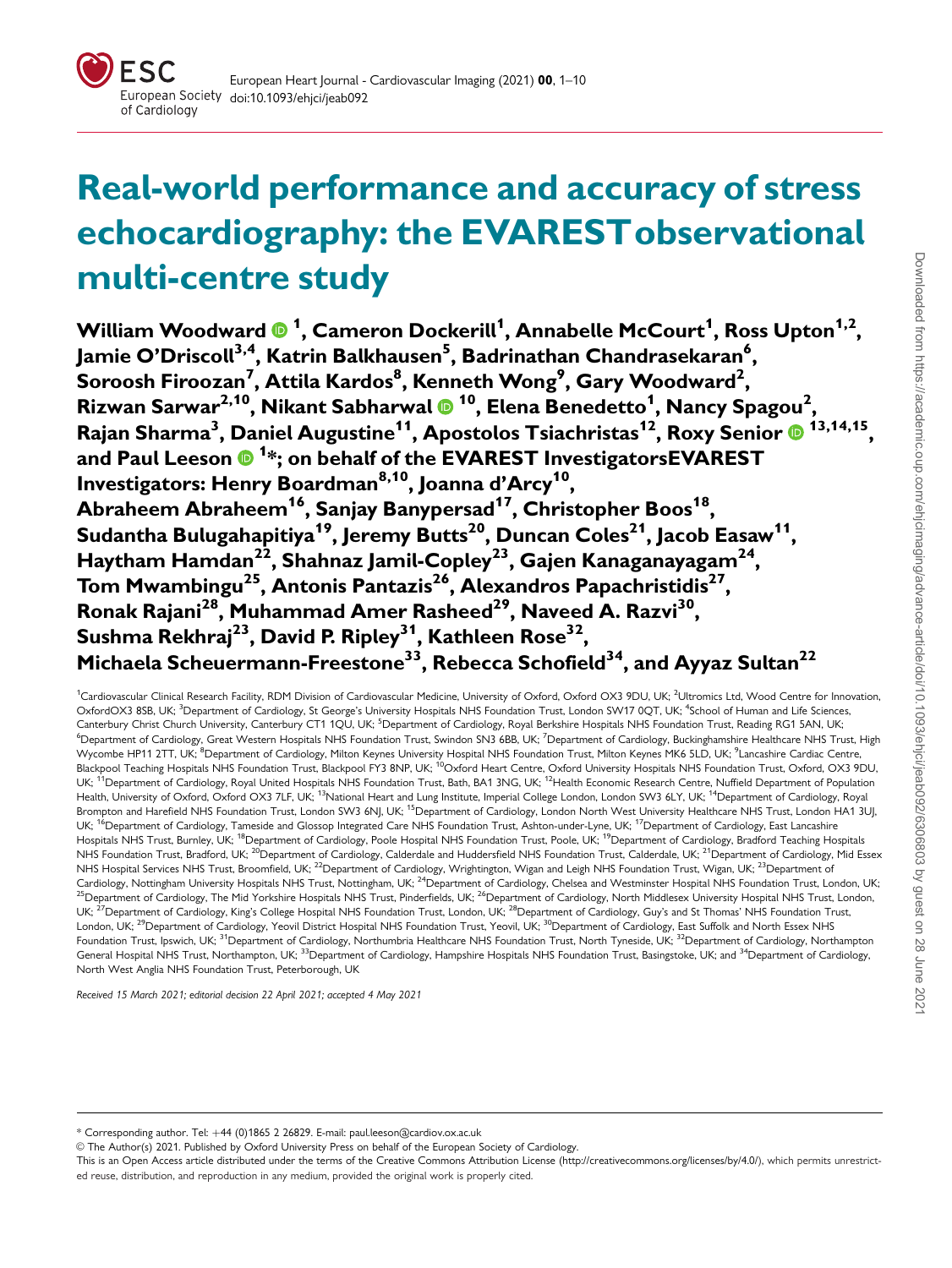| <b>Aims</b>                   | Stress echocardiography is widely used to identify obstructive coronary artery disease (CAD). High accuracy is<br>reported in expert hands but is dependent on operator training and image quality. The EVAREST study provides<br>UK-wide data to evaluate real-world performance and accuracy of stress echocardiography.                                                                                                                                                                                                                                                                                                                                                                                                                                                                                                                                                                                                                                                                                                                                                                                                                                                                                     |
|-------------------------------|----------------------------------------------------------------------------------------------------------------------------------------------------------------------------------------------------------------------------------------------------------------------------------------------------------------------------------------------------------------------------------------------------------------------------------------------------------------------------------------------------------------------------------------------------------------------------------------------------------------------------------------------------------------------------------------------------------------------------------------------------------------------------------------------------------------------------------------------------------------------------------------------------------------------------------------------------------------------------------------------------------------------------------------------------------------------------------------------------------------------------------------------------------------------------------------------------------------|
| <b>Methods</b><br>and results | Participants undergoing stress echocardiography for CAD were recruited from 31 hospitals. Participants were fol-<br>lowed up through health records which underwent expert adjudication. Cardiac outcome was defined as anatomic-<br>ally or functionally significant stenosis on angiography, revascularization, medical management of ischaemia, acute<br>coronary syndrome, or cardiac-related death within 6 months. A total of 5131 patients (55% male) participated<br>with a median age of 65 years (interquartile range 57–74). 72.9% of studies used dobutamine and 68.5% were con-<br>trast studies. Inducible ischaemia was present in 19.3% of scans. Sensitivity and specificity for prediction of a cardiac<br>outcome were 95.4% and 96.0%, respectively, with an accuracy of 95.9%. Sub-group analysis revealed high levels of<br>predictive accuracy across a wide range of patient and protocol sub-groups, with the presence of a resting regional<br>wall motion abnormalitiy significantly reducing the performance of both dobutamine $(P < 0.01)$ and exercise<br>$(P < 0.05)$ stress echocardiography. Overall accuracy remained consistently high across all participating hospitals. |
|                               |                                                                                                                                                                                                                                                                                                                                                                                                                                                                                                                                                                                                                                                                                                                                                                                                                                                                                                                                                                                                                                                                                                                                                                                                                |

Conclusion Stress echocardiography has high accuracy across UK-based hospitals and thus indicates stress echocardiography is

#### Graphical Abstract



Keywords Stress echocardiography • Coronary artery disease • Ischaemic heart disease • Accuracy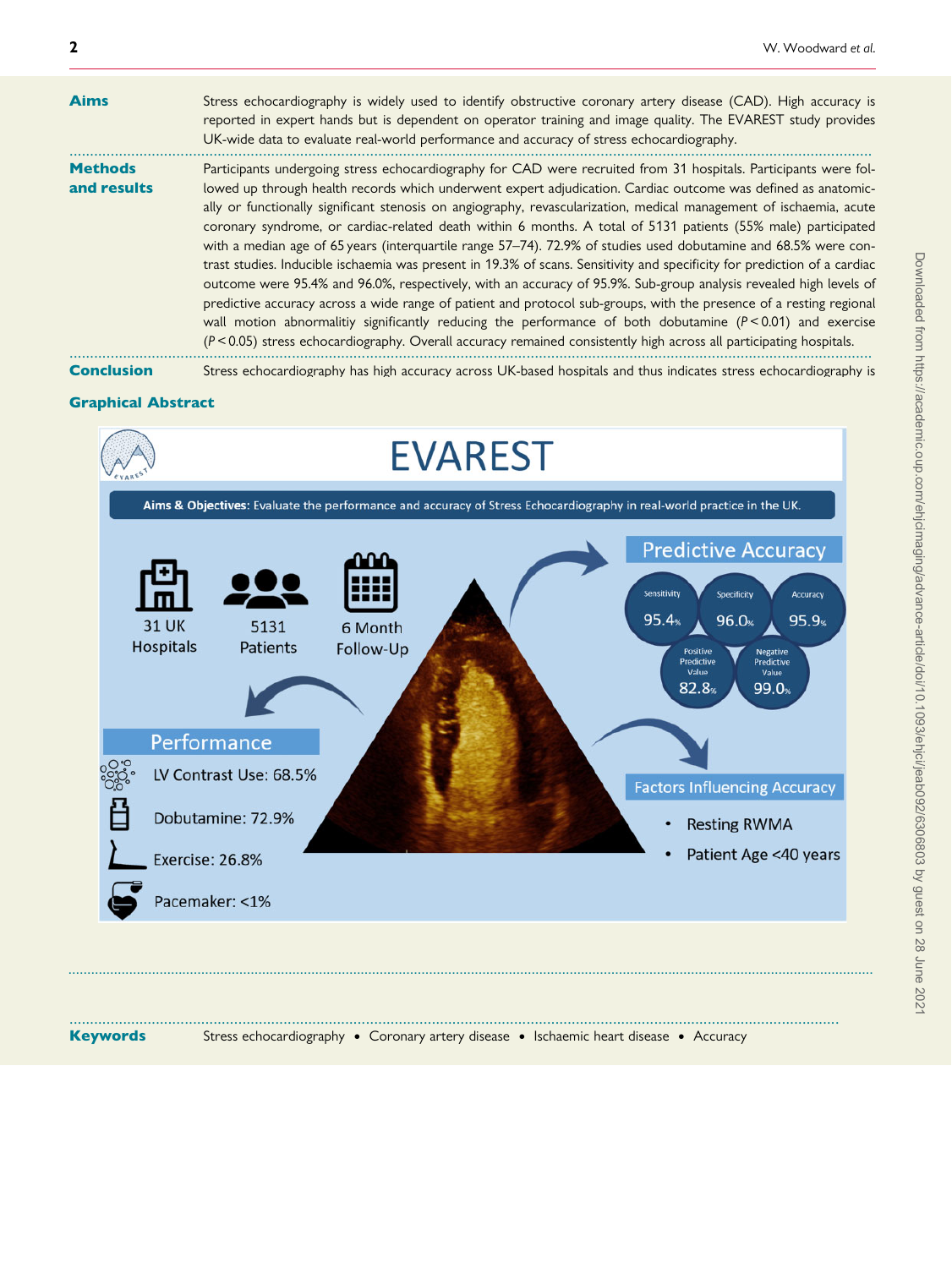# **Introduction**

Functional imaging has equal prominence with non-invasive anatomical imaging for the diagnosis of coronary artery disease (CAD) in guidance issued by the European Society of Cardiology.<sup>1</sup> In the UK, NICE proposes non-invasive anatomical imaging for first-line investigation with functional imaging for second-line investigation.<sup>2</sup> However, lack of infrastructure and trained personnel<sup>3</sup> means in realworld practice functional imaging remains the main first-line test for  $CAD.<sup>4,5</sup>$ 

Global reliance on functional imaging as the first-line investigation for CAD, particularly when this approach differs from some national guidelines, raises concerns about whether current patient care is optimal. However, evaluation of individual imaging tests in guidelines has tended to need to rely on meta-analysis of small experimental stud $ies^{6-8}$  or, in the case of stress echocardiography, historical studies from the 1990s and 2000s. $6,9$ 

Recent large-scale randomized clinical trials, such as PROMISE, show similar outcomes with either an anatomical or functional imaging approach,<sup>10</sup> and contemporary single centre observational studies indicate good performance of stress echocardiography for diagnosis and prognostication. $11,12$  Furthermore recent studies such as ISCHEMIA,<sup>13</sup> combined with evidence from COURAGE,<sup>14</sup> demonstrate the non-inferiority of a medical therapy-first strategy compared with an initial invasive strategy. Whilst other large-scale, prospective studies have examined the accuracy of stress echocardiography in other regions across the world,<sup>15–20</sup> the EVAREST (Echocardiography: Value and Accuracy at Rest and Stress) study is the first such large-scale evaluation of the use and accuracy of stress echocardiography in clinical practice within the National Health Service in the UK. The participating centres are representative of the geographical variation, hospital size, and patient demographics seen within the UK. In this real-world practice, we describe stress echocardiogram protocol performance, as well as accuracy and patient outcome based on all those with 6-month outcome data by January 2021.

# **Methods**

## Study design

EVAREST is a prospective, multi-centre, observational study. Following a pilot project in Oxford (OxCardioFuse, IRAS reference: 08/H0604/127), recruitment commenced in the main study (ClinicalTrials.gov ID: NCT03674255). Details about hospital recruitment are provided in [Supplementary data](https://academic.oup.com/ehjcimaging/article-lookup/doi/10.1093/ehjci/jeab092#supplementary-data) online.

## **Participants**

Patients undergoing stress echocardiography for evaluation of stable chest pain were recruited from 28 NHS Trusts, comprising 31 hospitals, between March 2015 and March 2020. All patients provided informed consent. Ethical approval was granted by the Health Research Authority NRES Committee (South Central—Berkshire) review board (IRAS reference: 14/SC/1437). This study was conducted in accordance with the Declaration of Helsinki.

### Procedures

Tests were conducted and reported in accordance with each hospital's standard protocol; mode of stress and contrast use were at the

operator's discretion. Procedure details, results, and participant medical history were obtained from medical records and recorded on an electronic database (Castor EDC, Amsterdam, Netherlands).

#### **Outcomes**

Follow-up is ongoing with a proportion of patients consented to followup for 10 years. Initial follow-up included a medical record review and patient telephone call completed towards the end of the first year after recruitment. Cardiac imaging, procedure reports, or death certification were obtained, if applicable, and data extracted including the location of coronary disease, if available. All angiogram reports were reviewed and diameter stenosis (as visually assessed by the operator) was recorded for each coronary artery. Analysis presented in this article is based on the full dataset with follow-up censored at 6 months.

All clinical data were reviewed by an adjudication committee, including at least one accredited cardiologist, blinded to stress echocardiogram results and a binary (cardiac/non-cardiac) outcome assigned [\(Supplemen](https://academic.oup.com/ehjcimaging/article-lookup/doi/10.1093/ehjci/jeab092#supplementary-data)[tary data](https://academic.oup.com/ehjcimaging/article-lookup/doi/10.1093/ehjci/jeab092#supplementary-data) online, [Figure S1](https://academic.oup.com/ehjcimaging/article-lookup/doi/10.1093/ehjci/jeab092#supplementary-data)). Cardiac outcome was defined as angiography demonstrating an anatomically or functionally significant lesion [defined as greater than 70% narrowing (or 50% in the left main stem) or abnormal fractional flow reserve or instantaneous wave-free ratio], referral for revascularization, initiation of appropriate pharmacological therapy, acute coronary syndrome, or cardiac-related death. All patients in whom no additional cardiac intervention, management, or investigation was required were assigned a non-cardiac outcome.

When assessing the accuracy of stress echo to identify the location of the coronary disease, each segment was assigned a supplying artery (as per Elhendy et  $al^{21}$ ). The basal, mid and apical anterior wall, basal and mid-anteroseptum, mid-inferoseptum, apical septum, apical lateral, and apical cap, were assigned to the left anterior descending (LAD) coronary artery territory. The basal and mid-lateral, and basal and mid-inferolateral walls were assigned to the left circumflex artery (LCx) territory. The basal, mid and apical inferior, and basal inferoseptum were assigned to the right coronary artery (RCA) territory.

#### Statistical analysis

. . . . . . . . . . . . . . . . . . . . . . . . . . . . . . . . . . . . . . . . . . . . . . . . . . . . . . . . . . . . . . . . . . . . . . . . . . . . . . . . . . . . . . . . . . . . . . . . . . . . . . . . . . . . . . . . . . . . . . . . . . . . . . . . . . . . . . . . . . . . . . . . . . . . . . . . . . . . . . . . . . . . . . . . . . . .

Patient demographics and stress echocardiogram protocols were reported using standard approaches. Descriptive statistics were investigated as frequencies and medians [interquartile range (IQR)]. Normality was assessed by Shapiro–Wilk test. Sub-group comparisons were made by Mann–Whitney or  $\chi^2$  tests, as appropriate. Association of patient demographics or test protocol on contrast usage and accuracy of stress echocardiography were tested with odds ratios (OR) and 95% confidence intervals (CIs) in multivariate logistic regressions. Kaplan–Meier survival curves and Log-Rank tests were used to study differences in cardiac outcomes between groups. A Cox proportional hazard model was used to estimate the hazard ratio (HR) of a positive stress echocardiogram and ischaemic burden, after adjusting for cardiac risk factors and resting regional wall motion abnormalities. To compare outcomes against stress echocardiogram results the stress echocardiogram was defined as either true positive, true negative, false positive, or false negative. Sensitivity, specificity, positive predictive value, and negative predictive value were calculated using standard approaches for stress echocardiography overall, and for sub-groups based on patient characteristics and stress echocardiogram protocol (provided the sub-group contained at least 50 patients). Receiver operating characteristic (ROC) curves were plotted for each sub-group, and the area under the ROC curve (AUROC) was calculated. AUROCs were compared by a  $\chi^2$  test to determine differences in predictive accuracy between patient and protocol sub-groups. Univariate logistic regression, Kruskal–Wallis and Mann– Whitney tests were used to investigate coronary vessel-specific accuracy.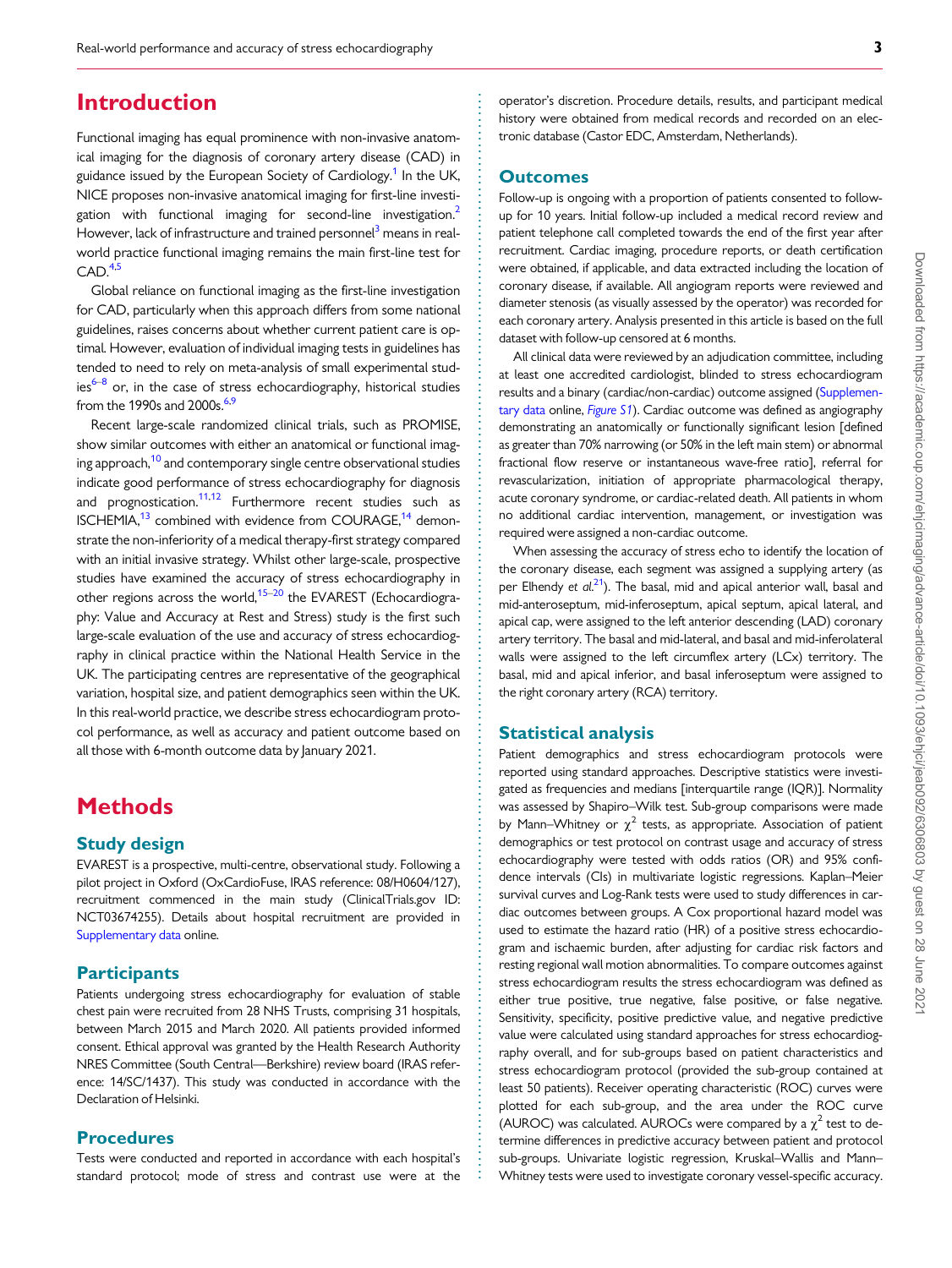

Figure I Recruitment flow chart of the first 5529 patients recruited into the OxCardioFuse and EVAREST studies. THR, target heart rate; CTCA, computed tomography coronary angiogram.

All statistical analysis was carried out using STATA IC 15 (STATA Corp. LLC, TX, USA).

# **Results**

Figure 1 shows patient recruitment from 31 hospitals. The broad geographical distribution of this research network and hospital characteristics are shown in the [Supplementary data](https://academic.oup.com/ehjcimaging/article-lookup/doi/10.1093/ehjci/jeab092#supplementary-data) online ([Supplementary](https://academic.oup.com/ehjcimaging/article-lookup/doi/10.1093/ehjci/jeab092#supplementary-data) [data](https://academic.oup.com/ehjcimaging/article-lookup/doi/10.1093/ehjci/jeab092#supplementary-data) online, [Figure S2](https://academic.oup.com/ehjcimaging/article-lookup/doi/10.1093/ehjci/jeab092#supplementary-data)). Of those recruited, 32 were identified as screening failures and 46 were excluded from the analysis as their stress echocardiogram was not performed. A further 97 patients were excluded as their stress echocardiogram was inconclusive or abandoned. Of the 5354 patients who were followed up, 223 were excluded. Therefore, a total of 5131 patients were included in the analysis.

Patient demographics are reported in Table 1. Median age was 65 years (IQR 57–74) and 2823 (55%) were male. Stress echocardiograms were negative for inducible ischaemia in 4139 (80.7%) patients and positive in 992 (19.3%). Table 1 shows that patients with a positive test were more likely to have cardiac risk factors including male sex, increased age, increased body mass index (BMI), hypertension, hypercholesterolaemia, diabetes mellitus, and pre-existing vascular disease. Pre-existing CAD was present in 1868 (36.7%) participants, with 867 (17.2%) participants having previously suffered a myocardial infarction.

Dobutamine was the most common stressor accounting for 3739 (72.9%) of tests, while exercise was used in 1375 (26.8%) studies. Of those undergoing exercise stress echocardiography, 918 (66.8%) underwent treadmill stress, whilst 454 (33.0%) underwent bicycle ergometer stress, mode of stress was not recorded for 3 (0.2%) patients. Seventeen patients (0.2%) underwent a pacemaker-medi-ated study. [Supplementary data](https://academic.oup.com/ehjcimaging/article-lookup/doi/10.1093/ehjci/jeab092#supplementary-data) online, [Table S1](https://academic.oup.com/ehjcimaging/article-lookup/doi/10.1093/ehjci/jeab092#supplementary-data) shows a higher prevalence of cardiovascular risk factors in those undergoing dobutamine stress echocardiograms, compared to those having exercise studies. Left ventricular (LV) contrast was used in 3510 (68.5%) of studies, with more frequent use in dobutamine stress echocardiograms compared to exercise stress (76.1% vs. 47.8%). Increased age and BMI were independently associated with contrast use in multivariate regression analysis ([Supplementary data](https://academic.oup.com/ehjcimaging/article-lookup/doi/10.1093/ehjci/jeab092#supplementary-data) online, [Table S2](https://academic.oup.com/ehjcimaging/article-lookup/doi/10.1093/ehjci/jeab092#supplementary-data)).

Six-month outcome data were analysed to determine the predictive accuracy of stress echocardiography. Figure 2A demonstrates time-related events up to 6 months after stress echocardiography. A positive stress echocardiogram was significantly associated with cardiac outcome (adjusted HR 123.9, 95% CI 88.8–172.8; P < 0.0001).

Overall sensitivity for all types of stress echocardiography and patent was 95.4% with a specificity of 96.0%. Positive predictive value and negative predictive value were 82.8% and 99.0%, respectively. Overall accuracy was 95.9%. No significant difference in predictive ability was observed between dobutamine and exercise stress echocardiography ( $P = 0.533$ ). Table 2 shows the sensitivity, specificity, and accuracy for stress echocardiography when separated by sub-group according to patient characteristic and type of stressor. The presence of a resting regional wall motion abnormality was associated with a significant reduction in overall predictive accuracy in both exercise stress echocardiography (P< 0.05) and dobutamine stress echocardiography (P< 0.01). The presence of left bundle branch block (LBBB), which is more common in those with resting wall motion abnormalities, also reduced sensitivity, specificity, and accuracy during dobutamine stress echocardiography. However, there was no statistically significant difference in predictive performance ( $P = 0.366$ ). The presence of atrial fibrillation selectively reduced sensitivity of dobutamine stress echocardiography but overall predictive ability did not change  $(P = 0.728)$ . Sensitivity was higher for both dobutamine and exercise stress echocardiography in those with the previous coronary artery bypass graft surgery but specificity was lower resulting in no overall change in predictive ability for either dobutamine ( $P = 0.813$ ) or exercise stress echocardiography ( $P = 0.982$ ). Increased BMI > 40 kg/m<sup>2</sup> did not significantly impact overall performance ( $P = 0.402$ ); however, sensitivity was higher during dobutamine stress echocardiography in those patients with a BMI of <40 kg/m<sup>2</sup>. Overall predictive ability was significantly greater (P< 0.0001) in patients aged <40 years. Subgroup analysis was carried out on patients undergoing stress echocardiography prior to surgery. No significant differences ( $P = 0.562$ ) in predictive accuracy were observed in this group of patients.

Table 3 reports the accuracy of stress echocardiography related to contrast use. No statistically significant differences in overall accuracy were observed between contrast and non-contrast stress echocardiograms ( $P = 0.813$ ). A significant ( $P < 0.05$ ) reduction in predictive accuracy was observed with non-contrast exercise

. . . . . . . . . . . . . . . . . . . . . . . . . . . . . . . . . . . . . . . . . . . . . . . . . . . . . . . . . . . . . . . . . . . . . . . . . . . . . . . . . . . . . . . . . . . . . . . . . . . . . . . . . . . . . . . . . . . . . . . . . . . . . . . . . . . . . . . . . . . . . . . . . . . . . . . . . . . . . . . . . . . . . . . . . . . . .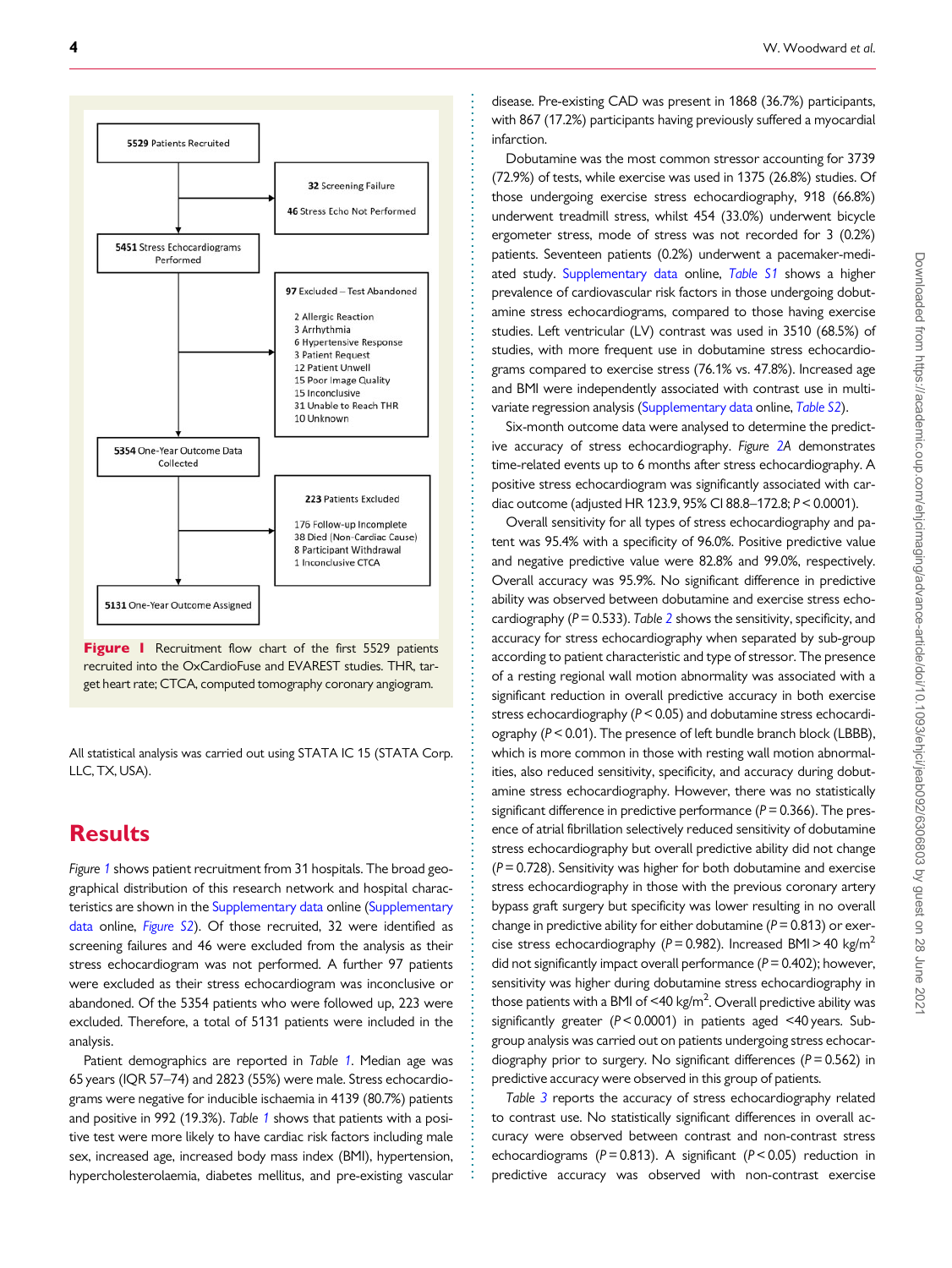| Table I | <b>Patient demographics at time of stress echocardiogram</b> |  |  |  |  |  |
|---------|--------------------------------------------------------------|--|--|--|--|--|
|---------|--------------------------------------------------------------|--|--|--|--|--|

|                                       | <b>Positive stress</b> | <b>Negative stress</b> | P-value <sup>*</sup> | Overall cohort      |  |
|---------------------------------------|------------------------|------------------------|----------------------|---------------------|--|
|                                       | echo ( $n = 992$ )     | echo ( $n = 4139$ )    |                      | $(n = 5131)$        |  |
| Male $(\%)$                           | 636 (64.1)             | 2187 (52.8)            | < 0.0001             | 2823 (55.0)         |  |
| Median age (years) (IQR)              | 68 (59-74)             | $66(56 - 73)$          | < 0.0001             | $65(57-74)$         |  |
| Median BMI (kg/m <sup>2</sup> ) (IQR) | 28.7 (25.7-32.1)       | 28.2 (25.0-31.7)       | < 0.05               | $28.3(25.1 - 31.8)$ |  |
| Smoking                               |                        |                        |                      |                     |  |
| Current smoker (%)                    | 143/965 (14.8)         | 501/3987 (12.6)        | 0.062                | 644/4952 (13.0)     |  |
| Ex-smoker (%)                         | 355/965 (36.8)         | 1428/3987 (35.8)       | 0.573                | 1783/4952 (36.0)    |  |
| Hypertension (%)                      | 473/970 (48.8)         | 1724/3977 (43.3)       | < 0.01               | 2197/4947 (44.4)    |  |
| Hypercholesterolaemia (%)             | 456/970 (47.0)         | 1385/3977 (34.8)       | < 0.0001             | 1841/4947 (37.2)    |  |
| Diabetes mellitus (%)                 | 199/970 (20.5)         | 654/3977 (16.4)        | < 0.01               | 853/4947 (17.2)     |  |
| Family history of premature CAD (%)   | 5/970(0.5)             | 67/3977 (1.7)          | < 0.01               | 72/4947 (1.5)       |  |
| Peripheral vascular disease (%)       | 44/970 (4.5)           | 113/3977 (2.8)         | < 0.001              | 157/4947 (3.2)      |  |
| Pre-existing CAD (%)                  | 500/984 (50.8)         | 1368/4104 (33.3)       | < 0.0001             | 1868/5088 (36.7)    |  |
| Previous MI (%)                       | 260/976 (26.6)         | 607/4071 (14.9)        | < 0.0001             | 867/5047 (17.2)     |  |
| Previous PCI (%)                      | 410/980 (41.8)         | 1137/4076 (27.9)       | < 0.0001             | 1547/5056 (30.6)    |  |
| Previous CABG (%)                     | 147/980 (15.0)         | 240/4084 (5.9)         | < 0.0001             | 387/5046 (7.6)      |  |
| Current medications                   |                        |                        |                      |                     |  |
| ACEI/ARB (%)                          | 212/989 (21.4)         | 678/4132 (16.4)        | < 0.0001             | 890/5121 (17.4)     |  |
| Aspirin (%)                           | 277/989 (28.0)         | 784/4132 (19.0)        | < 0.0001             | 1061/5121 (20.7)    |  |
| Beta-blocker (%)                      | 194/989 (19.6)         | 654/4132 (15.8)        | < 0.01               | 848/5121 (16.6)     |  |
| Calcium channel blocker (%)           | 125/989 (12.6)         | 496/4132 (12.0)        | 0.583                | 621/5121 (12.1)     |  |
| Nitrates (%)                          | 208/989 (21.0)         | 719/4132 (17.4)        | < 0.01               | 927/5121 (18.1)     |  |
| Statin (%)                            | 455/989 (46.0)         | 1616/4132 (39.1)       | < 0.0001             | 2071/5121 (40.4)    |  |
| Resting RWMA (%)                      | 304/990 (30.7)         | 402/4131 (9.7)         | < 0.0001             | 706/5121 (13.8)     |  |

Patient demographics at time of stress echocardiogram for 5131 patients with outcome data. Presented as n./total n. Percentages quoted in brackets.

\*P-value for comparison of demographics between positive and negative stress echocardiography.

BMI, body mass index; CAD, coronary artery disease ; MI, myocardial infarction; PCI, percutaneous coronary intervention; CABG, coronary artery bypass graft surgery; ACEi/ ARB, Angiotensin converting enzyme inhibitor/angiotensin receptor blocker; RWMA, regional wall motion abnormalities.

> . . . . . . . . . . . . . . . . . . . . . . . . . . . . . . . . . . . . . . . . . . . . . . . . . . . . . . . . . . . . . . . . . . . . . .

stress echocardiography in patients with abnormal resting wall motion, compared with contrast-enhanced stress echocardiography. This related to a higher specificity when contrast was used. However, no difference was observed between contrast and noncontrast stress echocardiography when resting wall motion was normal ( $P = 0.616$ ).

In the 21 hospitals that recruited more than 50 patients, the diagnostic performance of stress echocardiography was determined by calculating AUROCs. These ranged from 0.900 to 1.000, with a mean AUROC of 0.9494, demonstrating that stress echocardiography is being performed to a high diagnostic standard at all centres. Comparison of the AUROCs between centres, however, did reveal a statistically significant difference in accuracy ( $P < 0.0001$ ).

The presence of a resting regional wall motion abnormality was significantly associated with the likelihood of having a positive stress echocardiogram, with an adjusted odds ratio of 4.1 (95% CI 3.5–4.9) (P< 0.0001). Of those stress echocardiograms that were positive for inducible ischaemia, 30.7% had resting wall motion abnormalities, compared with 9.7% of negative stress echocardiograms. The presence of a resting regional wall motion abnormality was also significantly associated with the likelihood of severe coronary disease on angiography, with an adjusted HR of 2.8 (95% CI 2.4–3.3)  $(P < 0.0001)$ . Figure 3 demonstrates how the occurrence of severe coronary disease differs based on both the presence of resting regional wall motion abnormalities and the presence of inducible ischaemia.

The median number of ischaemic segments identified during a positive stress echocardiogram was 3 (IQR 2–4) (see [Supplementary](https://academic.oup.com/ehjcimaging/article-lookup/doi/10.1093/ehjci/jeab092#supplementary-data) [data](https://academic.oup.com/ehjcimaging/article-lookup/doi/10.1093/ehjci/jeab092#supplementary-data) online, [Figure S3](https://academic.oup.com/ehjcimaging/article-lookup/doi/10.1093/ehjci/jeab092#supplementary-data)). Figure 2B demonstrates a significant separation in outcomes over 6 months according to number of ischaemic segments ( $P < 0.0001$ ). Those patients with a positive stress echocardiogram who were managed medically but subsequently presented with acute coronary syndromes had the significantly higher ischaemic burden at baseline compared to those who were managed medically with no further cardiac events [four segments (IQR 3–6) vs. two segments (IQR 1–3), P < 0.01]. Ischaemic burden was significantly higher in patients referred for angiography compared to those managed medically [four segments (IQR 2–5) and two segments (IQR 1–3), P< 0.0001] and those found to have angiographically severe disease had a higher ischaemic burden compared to those with non-obstructive disease [four segments (IQR 3–6) and three segments (IQR 2–4), P < 0.0001). Single-vessel disease was present in 114 patients with positive stress echocardiograms, whilst 93 patients had multivessel disease. Details of location are provided in the [Supplementary](https://academic.oup.com/ehjcimaging/article-lookup/doi/10.1093/ehjci/jeab092#supplementary-data) [data](https://academic.oup.com/ehjcimaging/article-lookup/doi/10.1093/ehjci/jeab092#supplementary-data) online, Results. Overall ischaemic burden was greater with multivessel disease compared to single-vessel disease  $(P < 0.05)$ , five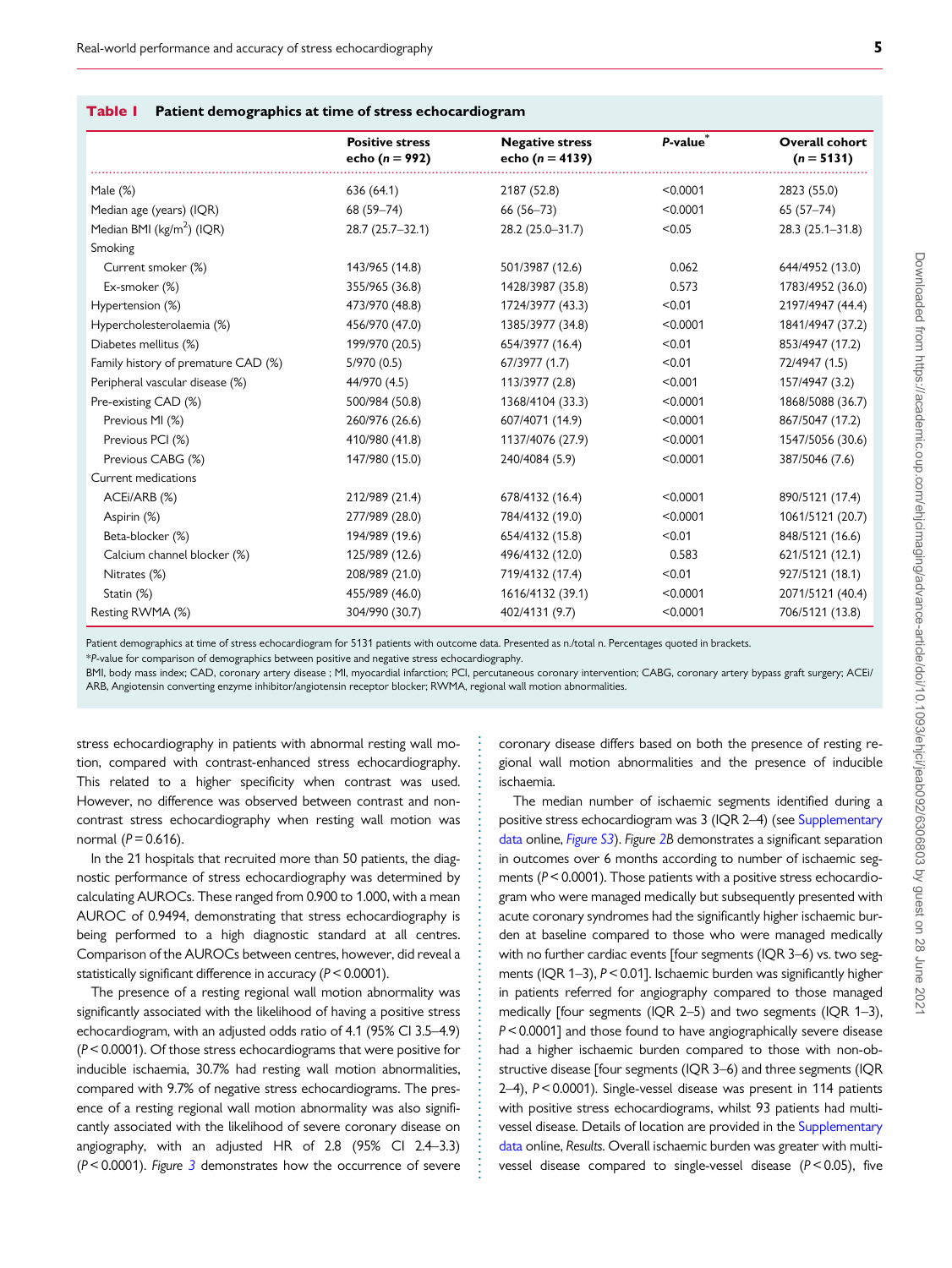

Figure 2 Kaplan–Meier plots demonstrating freedom from cardiac outcome. (A) Plot separated by stress echocardiogram result. (B) Plot separated by burden of ischaemia, with an increased adjusted hazard ratio associated with a larger burden of ischaemia.

#### Table 2 Diagnostic performance of dobutamine and exercise stress echocardiography

|                                          | N          |            | <b>Sensitivity (%)</b> |                      | Specificity $(\%)$ |            | Accuracy (%) |            | P-value    |            |
|------------------------------------------|------------|------------|------------------------|----------------------|--------------------|------------|--------------|------------|------------|------------|
|                                          | <b>DSE</b> | <b>ESE</b> | <b>DSE</b>             | <b>ESE</b>           | <b>DSE</b>         | <b>ESE</b> | <b>DSE</b>   | <b>ESE</b> | <b>DSE</b> | <b>ESE</b> |
| Overall                                  | 3739       | 1375       | 95.6                   | 94.4                 | 96.0               | 96.0       | 96.0         | 95.8       |            |            |
| Normal resting wall motion               | 3168       | 1238       | 96.4                   | 94.0                 | 96.6               | 96.9       | 96.6         | 96.5       | 0.002      | 0.048      |
| Resting RWMA                             | 564        | 134        | 94.2                   | 95.9                 | 91.5               | 84.7       | 92.6         | 88.8       |            |            |
| Normal conduction                        | 3641       | 1347       | 95.7                   | 94.8                 | 96.1               | 96.0       | 96.0         | 95.8       | 0.366      |            |
| <b>LBBB</b>                              | 60         | 17         | 90.9                   | $\ddot{\phantom{0}}$ | 91.8               | $\cdot$    | 91.7         | $\cdot$    |            |            |
| <b>RBBB</b>                              | 38         | 11         | $\cdot$                |                      | $\cdot$            | $\cdot$    | $\cdot$      |            |            |            |
| Sinus rhythm                             | 2314       | 808        | 93.9                   | 92.9                 | 96.5               | 97.3       | 96.1         | 96.7       | 0.728      |            |
| Atrial fibrillation                      | 131        | 14         | 90.9                   |                      | 97.2               |            | 96.2         |            |            |            |
| No previous CABG                         | 3400       | 1307       | 95.5                   | 93.6                 | 96.1               | 96.2       | 96.0         | 95.9       | 0.813      | 0.982      |
| Previous CABG                            | 316        | 67         | 96.2                   | 100.0                | 94.8               | 89.7       | 95.3         | 94.0       |            |            |
| BMI < 40 kg/m <sup>2</sup>               | 3246       | 1307       | 96.1                   | 94.7                 | 96.0               | 96.2       | 96.1         | 95.9       | 0.402      |            |
| BMI > 40 kg/m <sup>2</sup>               | 182        | 30         | 92.9                   |                      | 94.8               |            | 94.5         | $\bullet$  |            |            |
| Age < 40 years                           | 74         | 61         | 100.0                  | 100.0                | 98.6               | 98.3       | 98.6         | 98.4       | 0.000      | 0.001      |
| Age > 40 years                           | 3651       | 1313       | 95.7                   | 94.4                 | 96.0               | 95.9       | 95.9         | 95.7       |            |            |
| Indication: ischaemia                    | 3642       | 1360       | 95.7                   | 94.4                 | 96.1               | 96.1       | 96.0         | 95.8       | 0.562      |            |
| Indication: pre-operative/pre-transplant | 97         | 15         | 94.4                   |                      | 93.7               | $\cdot$    | 93.8         |            |            |            |

Diagnostic performance of stress echocardiography, overall and by patient sub-group. Values are presented for dobutamine stress echocardiography (DSE) and exercise stress echocardiography (ESE). P-values for  $\chi^2$  comparison of AUROCs between sub-groups. NB.  $\cdot$  indicates that fewer than 50 patients were in this sub-group, therefore values not calculated.

BMI, body mass index; CABG, coronary artery bypass graft surgery; LBBB, left bundle branch block; RBBB, right bundle branch block; RWMA, regional wall motion abnormalities.

> . . . . . . . . . . . . . . . . . . . . . . . .

segments (IQR 3-7 segments) compared with four segments (IQR 2–6 segments), respectively. No significant difference ( $P = 0.118$ ) in ischaemic burden was observed between LAD, LCx, and RCA disease. Univariate logistic regression demonstrated that LAD ischaemia was significantly associated with ischaemia in the LAD territory (OR 4.9, 95% CI 1.9-13.0; P < 0.001) whilst RCA ischaemia was significantly associated with RCA territory ischaemia (OR 2.4, 95% CI 1.3–4.3; P< 0.01). However, stress echocardiography lacked the precision to

detect LCx disease, with no significant association with LCx ischaemia (OR 1.5, 95% CI 0.8-2.8; P = 0.156).

# **Discussion**

This study provides contemporary, real-world data on the use, and accuracy of stress echocardiography in clinical practice across a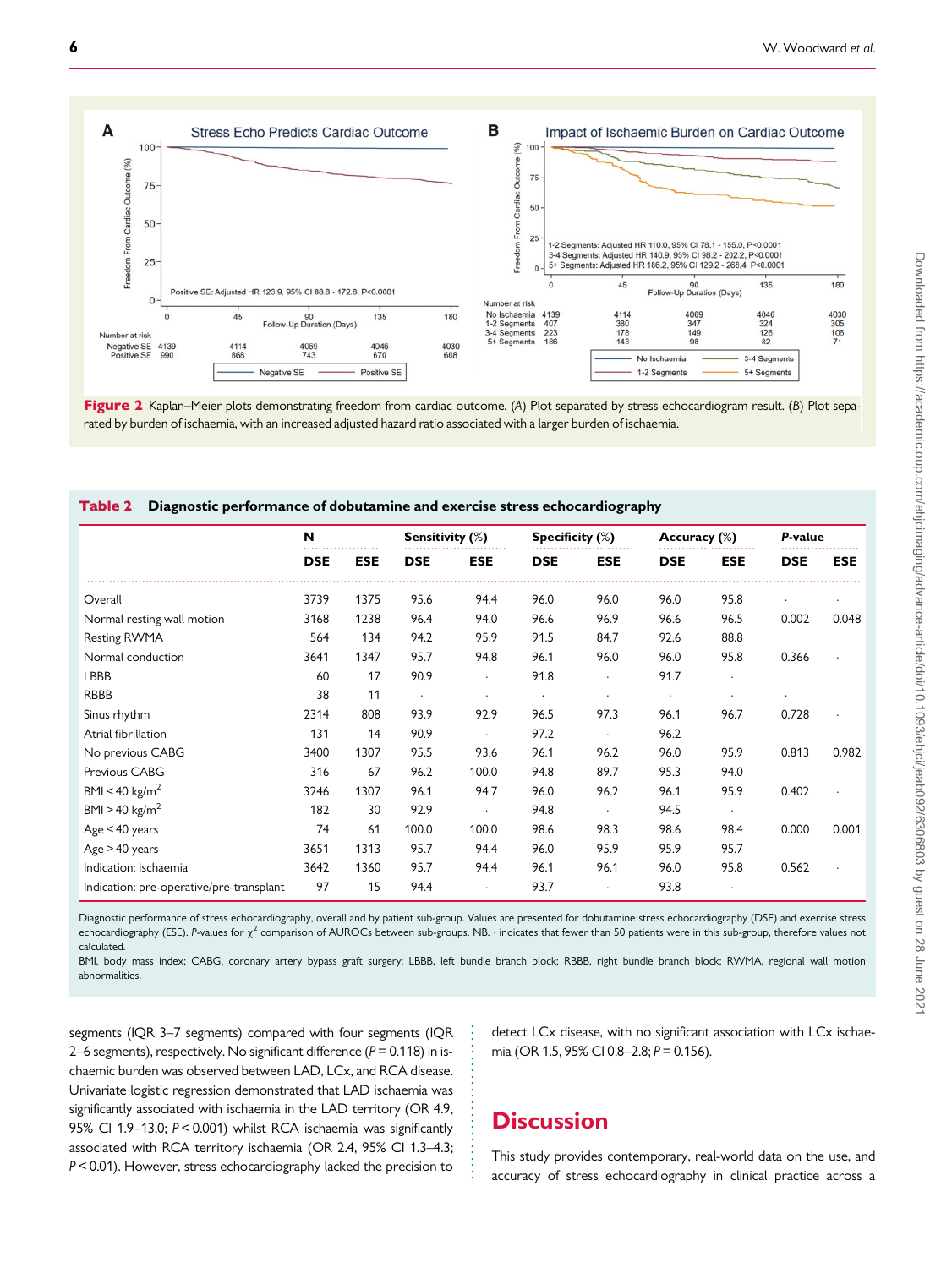|                                          | N              |                | Sensitivity (%)      |                      | Specificity (%)      |                      | Accuracy (%)         |                      | P-value    |            |
|------------------------------------------|----------------|----------------|----------------------|----------------------|----------------------|----------------------|----------------------|----------------------|------------|------------|
|                                          | <b>DSE</b>     | <b>ESE</b>     | <b>DSE</b>           | <b>ESE</b>           | <b>DSE</b>           | <b>ESE</b>           | <b>DSE</b>           | <b>ESE</b>           | <b>DSE</b> | <b>ESE</b> |
| Contrast stress echocardiography         |                |                |                      |                      |                      |                      |                      |                      |            |            |
| Overall                                  | 2841           | 656            | 95.6                 | 94.5                 | 96.1                 | 95.9                 | 96.0                 | 95.7                 |            |            |
| Normal resting wall motion               | 2396           | 596            | 96.4                 | 93.8                 | 96.6                 | 97.6                 | 96.6                 | 97.2                 | 0.010      | 0.006      |
| Resting RWMA                             | 439            | 59             | 94.3                 | 96.3                 | 91.7                 | 68.8                 | 92.7                 | 81.4                 |            |            |
| Normal conduction                        | 2763           | 648            | 95.7                 | 94.4                 | 96.2                 | 96.1                 | 96.1                 | 95.8                 |            |            |
| LBBB                                     | 44             | 6              | $\cdot$              | $\ddot{\phantom{a}}$ | $\ddot{\phantom{0}}$ | $\ddot{\phantom{0}}$ | $\cdot$              |                      |            |            |
| <b>RBBB</b>                              | 34             | $\overline{2}$ | $\ddot{\phantom{0}}$ | $\blacksquare$       | $\cdot$              | $\bullet$            | $\cdot$              | $\cdot$              |            |            |
| Sinus rhythm                             | 2066           | 556            | 95.2                 | 93.3                 | 96.3                 | 97.0                 | 96.1                 | 96.5                 | 0.900      |            |
| Atrial fibrillation                      | 117            | $\overline{7}$ | 95.2                 | $\Box$               | 96.9                 | $\Box$               | 96.6                 | $\ddot{\phantom{a}}$ |            |            |
| No previous CABG                         | 2595           | 625            | 95.6                 | 93.7                 | 96.2                 | 96.2                 | 96.1                 | 95.8                 | 0.561      |            |
| Previous CABG                            | 227            | 31             | 95.4                 | $\cdot$              | 94.4                 | $\sim$               | 94.7                 | $\ddot{\phantom{a}}$ |            |            |
| BMI < 40 kg/m <sup>2</sup>               | 2447           | 614            | 95.9                 | 94.3                 | 96.2                 | 96.4                 | 96.2                 | 96.1                 | 0.733      |            |
| BMI > 40 kg/m <sup>2</sup>               | 155            | 22             | 95.8                 | $\cdot$              | 94.7                 | $\Box$               | 94.8                 | $\cdot$              |            |            |
| Age < 40 years                           | 62             | 25             | 100.0                | $\cdot$              | 98.3                 | $\Box$               | 98.4                 | $\cdot$              | 0.001      |            |
| Age > 40 years                           | 2765           | 630            | 95.8                 | 94.4                 | 96.0                 | 95.9                 | 96.0                 | 95.7                 |            |            |
| Indication: ischaemia                    | 2755           | 648            | 95.6                 | 94.4                 | 96.2                 | 96.1                 | 96.1                 | 95.8                 | 0.468      |            |
| Indication: pre-operative/pre-transplant | 86             | 8              | 94.4                 |                      | 92.7                 |                      | 93.0                 |                      |            |            |
| Non-contrast stress echocardiography     |                |                |                      |                      |                      |                      |                      |                      |            |            |
| Overall                                  | 892            | 716            | 95.6                 | 94.4                 | 95.9                 | 96.1                 | 95.9                 | 95.8                 |            |            |
| Normal resting wall motion               | 767            | 640            | 96.3                 | 94.2                 | 96.5                 | 96.3                 | 96.5                 | 95.9                 | 0.110      | 0.914      |
| Resting RWMA                             | 124            | 75             | 93.6                 | 95.5                 | 90.9                 | 94.3                 | 91.9                 | 94.7                 |            |            |
| Normal conduction                        | 872            | 696            | 95.6                 | 95.0                 | 95.8                 | 96.0                 | 95.8                 | 95.8                 |            |            |
| LBBB                                     | 16             | 11             | $\ddot{\phantom{a}}$ | $\cdot$              | $\cdot$              | $\ddot{\phantom{0}}$ | $\cdot$              |                      |            |            |
| <b>RBBB</b>                              | $\overline{4}$ | 9              | $\ddot{\phantom{a}}$ | $\cdot$              | $\cdot$              | $\cdot$              | $\ddot{\phantom{a}}$ | $\ddot{\phantom{a}}$ |            |            |
| Sinus rhythm                             | 246            | 239            | 79.3                 | 91.9                 | 98.6                 | 98.0                 | 96.3                 | 97.1                 |            |            |
| Atrial fibrillation                      | 14             | $\overline{7}$ | $\ddot{\phantom{a}}$ | $\ddot{\phantom{0}}$ | $\ddot{\phantom{0}}$ | $\cdot$              | $\Box$               | $\ddot{\phantom{a}}$ |            |            |
| No previous CABG                         | 799            | 679            | 95.1                 | 93.6                 | 95.9                 | 96.3                 | 95.7                 | 95.9                 | 0.570      |            |
| Previous CABG                            | 89             | 36             | 97.6                 | $\sim$               | 95.8                 | $\sim$               | 96.6                 | $\bullet$            |            |            |
| BMI < 40 kg/m <sup>2</sup>               | 795            | 692            | 96.5                 | 95.1                 | 95.5                 | 96.0                 | 95.7                 | 95.8                 |            |            |
| $BMI > 40$ kg/m <sup>2</sup>             | 27             | 8              | $\ddot{\phantom{0}}$ | $\ddot{\phantom{0}}$ | $\blacksquare$       | $\ddot{\phantom{0}}$ | $\cdot$              | $\cdot$              |            |            |
| Age < 40 years                           | 12             | 36             | $\cdot$              | $\cdot$              | $\cdot$              | $\bullet$            | $\cdot$              | $\ddot{\phantom{a}}$ |            |            |
| Age > 40 years                           | 880            | 680            | 95.6                 | 94.4                 | 95.8                 | 95.9                 | 95.8                 | 95.6                 |            |            |
| Indication: ischaemia                    | 881            | 709            | 95.6                 | 94.3                 | 95.9                 | 96.1                 | 95.8                 | 95.8                 |            |            |
| Indication: pre-operative/pre-transplant | 11             | $\overline{7}$ | $\ddot{\phantom{a}}$ | $\ddot{\phantom{a}}$ | $\cdot$              | $\ddot{\phantom{a}}$ | $\cdot$              | $\bullet$            |            |            |

#### Table 3 Diagnostic performance of contrast and non-contrast stress echocardiography

Diagnostic performance of stress echocardiography, overall and by patient sub-group, separated by contrast and non-contrast scans. Values are presented for dobutamine stress echocardiography (DSE) and exercise stress echocardiography (ESE). P-values for  $\chi^2$  comparison of AUROCs between sub-groups. NB.  $\cdot$  indicates that fewer than 50 patients were in this sub-group, therefore values not calculated.

BMI, body mass index; CABG, coronary artery bypass graft surgery; LBBB, left bundle branch block; RBBB, right bundle branch block; RWMA, regional wall motion abnormalities.

> . . . . . . . . . . . . . . . . . . . . . . . . . . . . . . . .

. national healthcare system. When used as the first-line test for the evaluation of CAD, outcomes for patients are consistent, or better, than reported as best practice from randomized controlled trials of anatomical<sup>22–24</sup> or functional imaging.<sup>8,10</sup> Across hospitals of varying sizes, activity levels, and locations, stress echocardiography was performed consistently to a high standard. It is noteworthy that only 1.8% of stress echocardiograms were considered non-diagnostic.

Historically, significant variability in the performance of stress echocardiography has been reported between different studies with sensitivity and specificity ranging from 33 to 96% and 38 to 97%, respectively. $2,6,25$  National echocardiography societies have therefore

prioritized education, training, and monitoring of competence.<sup>20,26</sup> These initiatives could explain why this study shows delivery of stress echocardiography to a high standard with high levels of clinically meaningful sensitivity and specificity within the UK. Protocol selection may also partly be responsible. Dobutamine stress echocardiography was more commonly used than exercise stress and, although operator experience with exercise and local facilities may drive this difference,<sup>4</sup> use of dobutamine was associated with the presence of a higher BMI, increased age, and a greater number of cardiac risk factors, suggesting a degree of stressor selection to optimize the procedure.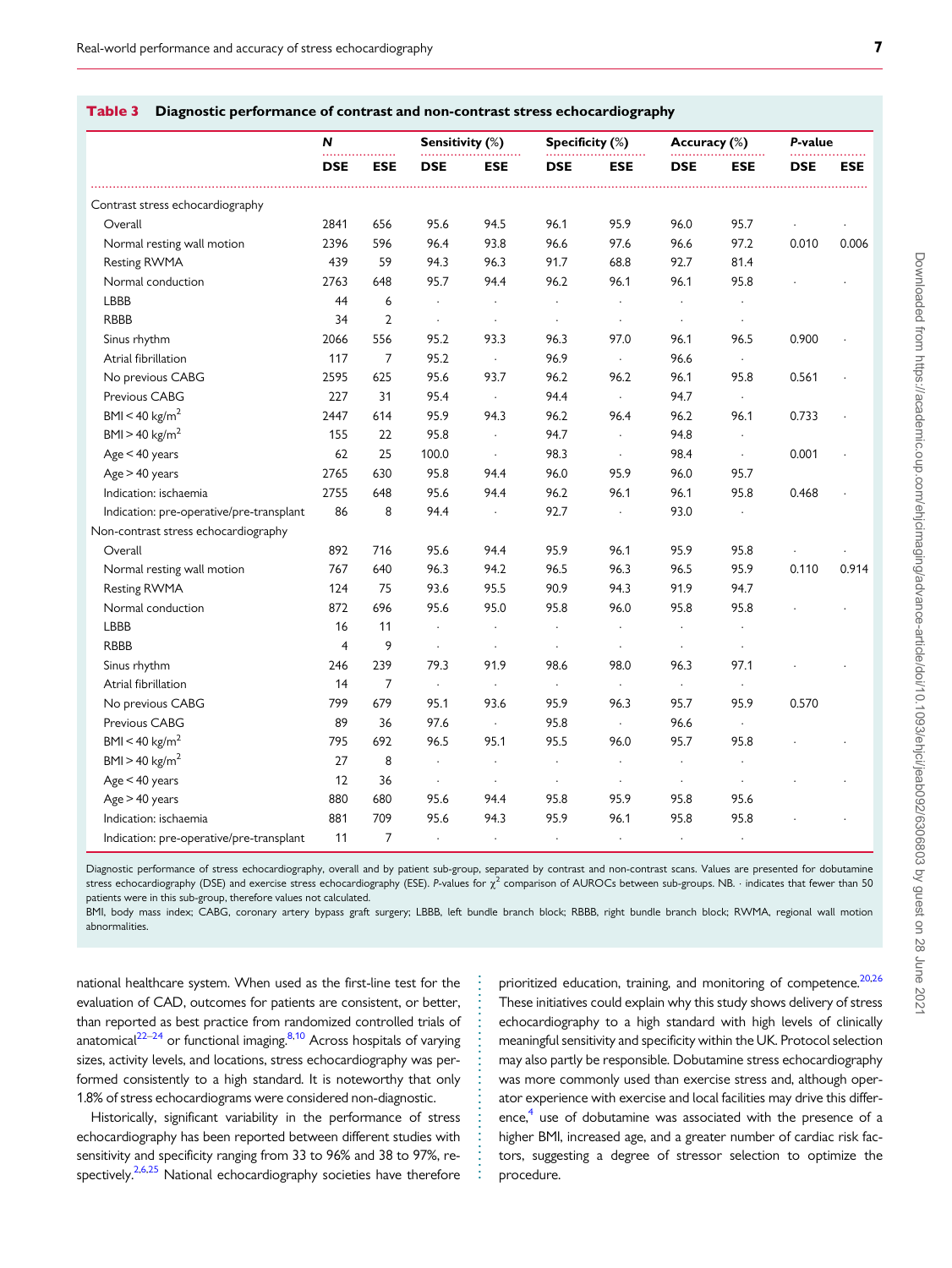Benefits of stress echocardiography include a lack of ionizing radiation, which complicates other cardiac imaging modalities. However, image quality can be adversely affected by patient body habitus, making interpretation challenging. One study reports up to one in three patients may have sub-optimal images. $2^{7}$  This can be overcome with LV contrast agents.<sup>28</sup> We observed a high use of LV contrast, at 68.5% of studies; known to increase diagnostic accuracy.<sup>28</sup> Patients receiving contrast tended to have an elevated BMI and older age, matching known factors likely to increase the requirement for contrast use.<sup>28</sup> Our findings demonstrate contrast-enhanced stress echocardiography has a high predictive accuracy, even in the sub-group of patients with a BMI >40 kg/m<sup>2</sup>. .

Accuracy was mainly affected by non-procedural factors, specifically, pre-existing regional wall motion abnormalities, which are recognized as complicating identification of new wall motion abnormalities<sup>29</sup> as well as resulting in a higher risk of adverse events.<sup>21,30</sup> The reduction in accuracy in those with regional wall motion abnormalities may reflect an impact of dobutamine on post-systolic shortening,<sup>31</sup> which could disguise a lack of segmental contractile function, leading to misdiagnosis on visual assessment.

We have demonstrated the ability of stress echocardiography to accurately detect flow-limiting coronary disease in the LAD and RCA; however, no significant association was observed between ischaemia detected the LCx territory and LCx coronary disease. This lack of association between LCx ischaemia and corresponding disease on angiography may be explained by the termination of the stress echocardiogram following the development of ischaemia in a different territory with a lower coronary flow reserve. Once ischaemia has been documented, especially in dobutamine stress echocardiography, the test is typically terminated and may therefore mask an ischaemic response in another territory with significant stenosis.

Since stress echocardiography relies on the qualitative assessment of wall motion, accurate interpretation is dependent on operator experience.<sup>32</sup> One obstacle to a more widespread use of stress echocardiography may be lack of trained operators to confidently and accurately interpret the test. In the future, this obstacle may be overcome by the incorporation of artificial intelligence (AI) tools into the clinic capable of performing a quantitative assessment of stress images.<sup>33–35</sup> Increased consistency and confidence in reporting by the use of AI could broaden the range of personnel who could perform stress echocardiograms.

Acute coronary events or cardiac-related deaths that occur after a negative stress echocardiogram remain a concern. However, this study shows similar rates of 1–2% of patients having acute events over 6 months in both the negative and positive stress echocardiogram cohorts. Recent trials have shown an early invasive strategy has a similar impact on longer-term event rates as a medical management-based approach, $13,24$  which may reflect the evolving nature of the underlying pathology and emergence of new disease. As CAD progresses over time, accuracy for stress echocardiography to predict longer-term outcomes is likely to vary and subsequent analysis with longer-term follow-up will be of interest.

The present study reveals over half of patients who have positive functional imaging do not go on to have further investigation or intervention. The number of ischaemic segments was lower in this group consistent with accepted clinical decision making to manage medically those with lower ischaemic burden.<sup>14</sup> This study confirms a striking

. . . . . . . . . . . . . . . . . . . . . . . . . . . . . . . . . . . . . . . . . . . . . . . . . . . . . . . . . . . . . . . . . . . . . . . . . . . . . . . . . . . . . . . . . . . . . . . . . . . .

. . . . . . . . . . . . . . . . . . . . . . . . . . . . . . . . . . . . . . . . . . . . . . . . . . . . . . . . . . . . . . . . . . . . .



Figure 3 Kaplan–Meier curves demonstrating that hazard of cardiac outcome increases with the presence of inducible ischaemia. However, the presence of resting regional wall motion abnormalities conveys an increased hazard of cardiac outcome, both with and without the presence of inducible ischaemia on stress echocardiography.

graded association between the degree of ischaemia assessed by the clinician and the likelihood of cardiac outcome over the next 6 months. Reassuringly, outcome at 6 months in the medically managed positive stress echocardiogram population was comparable to other arms of clinical care. The recently published ISCHEMIA study would support the medical management of stable ischaemic heart disease patients with preserved ventricular function and no evidence of heart failure or LMS disease, even if they have a large burden of ischaemia.<sup>13</sup> Long-term follow-up of this study will investigate whether revascularization reduces the incidence of myocardial infarction in the longer term in patients with significant ischaemia.

The study has limitations. Firstly, by using real-world data, angiographic confirmation of obstructive or non-obstructive coronary disease was not available for all patients. Instead, patients were allocated to outcome based on clinical history during a 6-month period, using criteria developed for handling outcomes in this setting.<sup>36,37</sup> Therefore, patients with obstructive coronary disease who had a negative stress echocardiogram but then remained well for the next 6 months could have been misclassified from an anatomical perspective in analysis. Arguably, this outcome was clinically acceptable and the statistical misclassification bias is minimized by related misclassification in patients with positive stress echocardiogram who did not undergo further investigation. Secondly, patients who underwent angiography were judged based on the degree of stenosis in their epicardial arteries assessed by the operating clinician rather than an independent review of the angiogram. Thirdly, this meant potential causes of non-obstructive ischaemia, such as microvascular disease, may have been misclassified in outcome allocation as a false positive stress echocardiogram. Fourthly, not all sites started recruiting at the same time and therefore some sites contributed more proportionally to the dataset. Reanalysis at future time points beyond 6 months and with more patients from each site providing outcome data will be of interest. Finally, due to the nature of the consent process, there may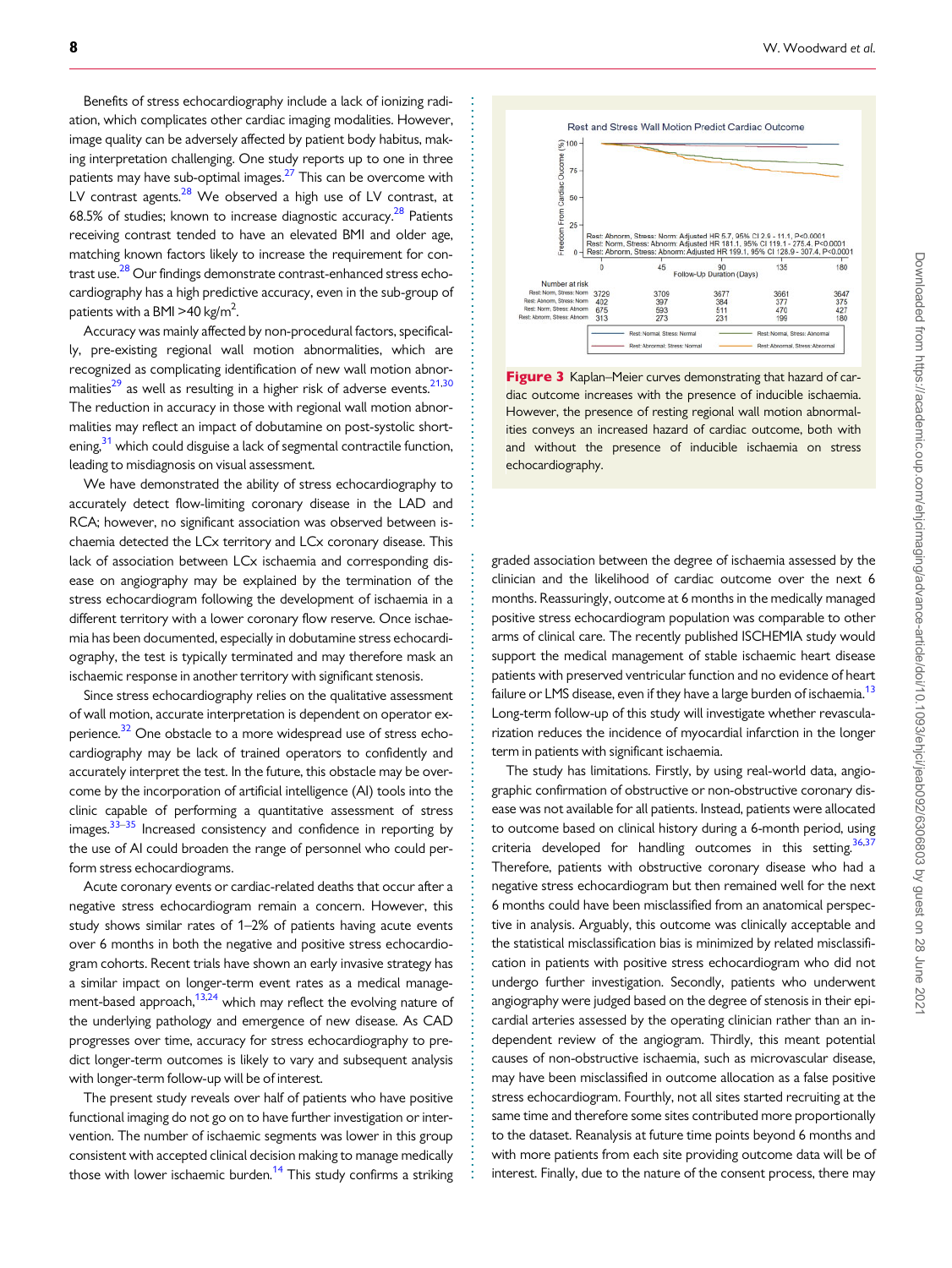be a selection bias amongst the study population compared with other studies using registry or audit data.

In conclusion, the EVAREST study provides a unique insight into the current use and accuracy of stress echocardiography in realworld practice across 31 UK-based hospitals. Stress echocardiography has a consistent and high accuracy across a broad range of hospitals with high diagnostic results, this is reassuring that stress echocardiography is being delivered effectively in real-world practice. The results give confidence that stress echocardiography can safely be used as a first-line investigation in the management of patients presenting with stable chest pain.

## Funding

This work was supported by National Institute for Health Research Health Education England Healthcare Science Research Fellowship [NIHR-HCS-P13-04-001]; Cardiovascular Clinical Research Facility, University of Oxford; Ultromics Ltd.; Lantheus Medical Imaging Inc. and National Institute for Health Research Oxford Biomedical Research Centre, University of Oxford. The funders of the study had no role in study design, data collection, analysis, interpretation, or writing of the report.

Conflict of interest: R.U. and G.W. are employees and shareholders of Ultromics which develops AI echocardiography software. P.L. is a shareholder and non-executive director of Ultromics, has previously consulted for Intelligent Ultrasound and has held research grants from the Lantheus Medical Imaging and the NIHR. R.U. and P.L. are inventors on patents in the field of echocardiography. K.B. and R.Sa have received personal fees from Ultromics Ltd. R.Se has received speaker fees from Philips Eindhoven, Holland; Lantheus Medical Imaging, Boston, USA; Bracco, Milan, Italy. All other authors have nothing to declare.

## Data availability

The data underlying this article will be shared on reasonable request to the corresponding author.

#### References

- 1. Knuuti J, Wijns W, Saraste A, Capodanno D, Barbato E, Funck-Brentano C, et al.; ESC Scientific Document Group. 2019 ESC Guidelines for the diagnosis and management of chronic coronary syndromes: the Task Force for the diagnosis and management of chronic coronary syndromes of the European Society of Cardiology (ESC). Eur Heart J 2020;41:407–77.
- 2. NICE. Chest Pain of Recent Onset: Assessment and Diagnosis. https://www.nice. org.uk/guidance/cg95/chapter/recommendations (14 July 2020, date last accessed).
- 3. BSCI/BSCCT. The challenge of national CT Coronary Angiography (CTCA) provision in response to NICE CG95 update. 2016. [https://bsci.org.uk/standards](https://bsci.org.uk/standards-and-guidelines/nice-cg95-update-2016/)[and-guidelines/nice-cg95-update-2016/](https://bsci.org.uk/standards-and-guidelines/nice-cg95-update-2016/) (14 July 2020, date last accessed).
- 4. Bhattacharyya S, Chehab O, Khattar R, Lloyd G, Senior R; on behalf of the British Society of Echocardiography. Stress echocardiography in clinical practice: a United Kingdom National Health Service Survey on behalf of the British Society of Echocardiography. Eur Heart J Cardiovasc Imaging 2014;15:158-63.
- 5. Asher A, Ghelani R, Thornton G, Rathod K, Jones D, Wragg A et al. UK perspective on the changing landscape of non-invasive cardiac testing. Open Heart 2019; 6:e001186.
- 6. Geleijnse ML, Krenning BJ, van Dalen BM, Nemes A, Soliman OI, Bosch JG et al. Factors affecting sensitivity and specificity of diagnostic testing: dobutamine stress echocardiography. J Am Soc Echocardiogr 2009;22:1199–208.
- 7. van Waardhuizen CN, Khanji MY, Genders TSS, Ferket BS, Fleischmann KE, Hunink MGM et al. Comparative cost-effectiveness of non-invasive imaging tests in patients presenting with chronic stable chest pain with suspected coronary artery disease: a systematic review. Eur Heart J Qual Care Clin Outcomes 2016;2: 245–60.
- 8. Siontis GC, Mavridis D, Greenwood JP, Coles B, Nikolakopoulou A, Jüni P et al. Outcomes of non-invasive diagnostic modalities for the detection of coronary

. . . . . . . . . . . . . . . . . . . . . . . . . . . . . . . . . . . . . . . . . . . . . . . . . . . . . . . . . . . . . . . . . . . . . . . . . . . . . . . . . . . . . . . . . . . . . . . . . . . . . . . . . . . . . . . . . . . . . . . . . . . . . . . . . . . . . . . . . . . . . . . . . . . . . . . . . . . . . . . . . . . . . . . . . . . .

artery disease: network meta-analysis of diagnostic randomised controlled trials. BMJ 2018;360:k504.

- 9. van der Sijde JN, Boiten HJ, van Domburg RT, Schinkel AF. Long-term (>10 Years) prognostic value of dobutamine stress echocardiography in a high-risk cohort. Am I Cardiol 2016:117:1078-83.
- 10. Douglas PS, Hoffmann U, Patel MR, Mark DB, Al-Khalidi HR, Cavanaugh B et al. Outcomes of anatomical versus functional testing for coronary artery disease. N Engl J Med 2015;372:1291–300.
- 11. Ahmadvazir S, Shah BN, Zacharias K, Senior R. Incremental prognostic value of stress echocardiography with carotid ultrasound for suspected CAD. JACC Cardiovasc Imaging 2018;11:173-80.
- 12. Hampson R, Vamvakidou A, Kinsey C, Singh B, Senior R. Clinical effectiveness of a sonographer-led, cardiologist-interpreted stress echocardiography service in the rapid access stable chest pain clinic. Int J Cardiol 2019;281:107-12.
- 13. Maron DJ, Hochman JS, Reynolds HR, Bangalore S, O'Brien SM, Boden WE, et al.; ISCHEMIA Research Group. Initial invasive or conservative strategy for stable coronary disease. N Engl J Med 2020;382:1395-407.
- 14. Boden WE, O'Rourke RA, Teo KK, Hartigan PM, Maron DJ, Kostuk WJ, et al.; COURAGE Trial Research Group. Optimal medical therapy with or without PCI for stable coronary disease. N Engl | Med 2007;356:1503-16.
- 15. Bedetti G, Pasanisi EM, Tintori G, Fonseca L, Tresoldi S, Minneci C et al. Stress echo in chest pain unit: the SPEED trial. Int J Cardiol 2005;102:461-7.
- 16. Cortigiani L, Carpeggiani C, Sicari R, Michelassi C, Bovenzi F, Picano E. Simple six-item clinical score improves risk prediction capability of stress echocardiography. Heart 2018;104:760–6.
- 17. Fine NM, Pellikka PA, Scott CG, Gharacholou SM, McCully RB. Characteristics and outcomes of patients who achieve high workload  $(≥10$  metabolic equivalents) during treadmill exercise echocardiography. Mayo Clin Proc 2013;88: 1408–19.
- 18. Bernheim AM, Kittipovanonth M, Takahashi PY, Gharacholou SM, Scott CG, Pellikka PA. Does the prognostic value of dobutamine stress echocardiography differ among different age groups? Am Heart | 2011;161:740-5.
- 19. Picano E, Ciampi Q, Citro R, D'Andrea A, Scali MC, Cortigiani L et al. Stress echo 2020: the international stress echo study in ischemic and non-ischemic heart disease. Cardiovasc Ultrasound 2017;15:3.
- 20. Pellikka PA, Arruda-Olson A, Chaudhry FA, Chen MH, Marshall JE, Porter TR et al. Guidelines for performance, interpretation, and application of stress echocardiography in ischemic heart disease: from the American Society of Echocardiography. J Am Soc Echocardiogr 2020;33:1–41.e8.
- 21. Elhendy A, Mahoney DW, Khandheria BK, Paterick TE, Burger KN, Pellikka PA. Prognostic significance of the location of wall motion abnormalities during exercise echocardiography. J Am Coll Cardiol 2002;40:1623-9.
- 22. Maurovich-Horvat P, Schlett CL, Alkadhi H, Nakano M, Otsuka F, Stolzmann P et al. The napkin-ring sign indicates advanced atherosclerotic lesions in coronary CT angiography. JACC Cardiovasc Imaging 2012;5:1243–52.
- 23. Voros S, Rinehart S, Qian Z, Vazquez G, Anderson H, Murrieta L et al. Prospective validation of standardized, 3-dimensional, quantitative coronary computed tomographic plaque measurements using radiofrequency backscatter intravascular ultrasound as reference standard in intermediate coronary arterial lesions: results from the ATLANTA (assessment of tissue characteristics, lesion morphology, and hemodynamics by angiography with fractional flow reserve, intravascular ultrasound and virtual histology, and noninvasive computed tomography in atherosclerotic plaques) I study. JACC Cardiovasc Interv 2011;4:198–208.
- 24. Foy AJ, Dhruva SS, Peterson B, Mandrola JM, Morgan DJ, Redberg RF. Coronary computed tomography angiography vs functional stress testing for patients with suspected coronary artery disease: a systematic review and meta-analysis. JAMA Intern Med 2017;177:1623–31.
- 25. Hoffmann R, Lethen H, Marwick T, Arnese M, Fioretti P, Pingitore A et al. Analysis of interinstitutional observer agreement in interpretation of dobutamine stress echocardiograms. J Am Coll Cardiol 1996;27:330-6.
- 26. Shah BN, MacNab A, Lynch J, Hampson R, Senior R, Steeds RP; British Society of Echocardiography Stress Accreditation Committee. Stress echocardiography in contemporary clinical cardiology: practical considerations and accreditation. Echo Res Pract 2018;5:E1–E6.
- 27. Thanigaraj S, Nease RF, Schechtman KB, Wade RL, Loslo S, Pérez JE. Use of contrast for image enhancement during stress echocardiography is cost-effective and reduces additional diagnostic testing. Am J Cardiol 2001;87:1430–2.
- 28. Senior R, Becher H, Monaghan M, Agati L, Zamorano J, Vanoverschelde JL, et al.; EACVI Scientific Documents Committee for 2014–16 and 2016–18. Clinical practice of contrast echocardiography: recommendation by the European Association of Cardiovascular Imaging (EACVI) 2017. Eur Heart J Cardiovasc Imaging 2017;18:1205–1205af.
- 29. Marcovitz PA, Armstrong WF. Accuracy of dobutamine stress echocardiography in detecting coronary artery disease. Am J Cardiol 1992;69:1269-73.
- 30. Elhendy A, van Domburg RT, Bax JJ, Roelandt JR. Significance of resting wall motion abnormalities in 2-dimensional echocardiography in patients without